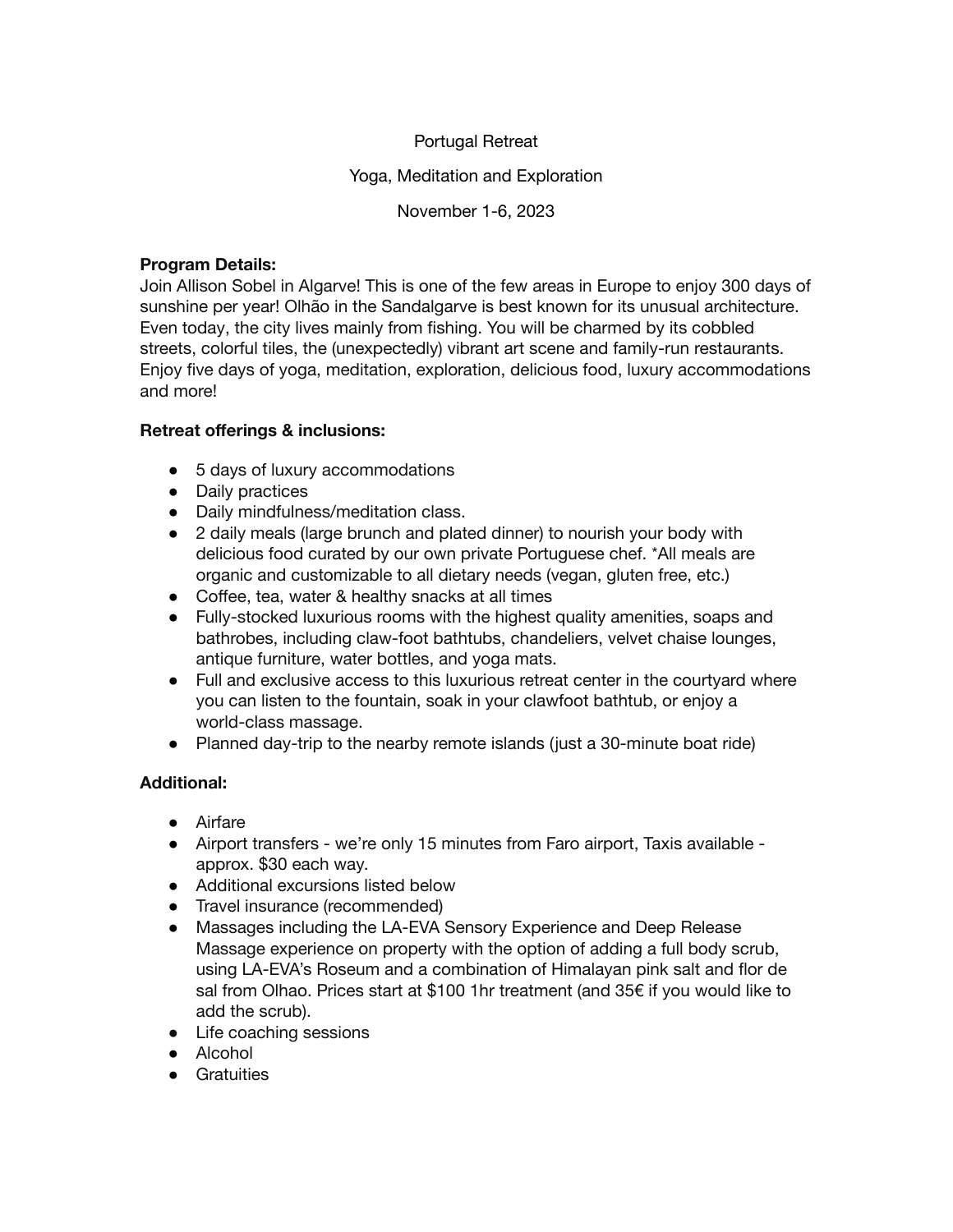### **Travel suggestions:**

Getting to this retreat couldn't be easier. We are within a 15/20 minute drive from Faro International Airport (FAO), which is connected to most major European airports by flights averaging three hours. British Airways or TAP Air Portugal offer daily direct flights from London, Paris, Frankfurt, and Madrid to Faro. If traveling from the USA it may be nice to spend a few days before or after our retreat in a neighboring country. Once at the house, you will be in the heart of the old town where family-run local restaurants, the spectacular waterfront market and boats out to the islands are all within easy walking distance.

## **Rates and Accommodations:**

*All pricing is per person (includes non-refundable deposit), inclusive of taxes: Each room has an ensuite private bathroom, modern walk-in shower, heated flooring, organic bath products, 100% cotton luxury linens and bath towels, artwork by local artists*

### **Exceptional Rooms (large & luxurious) - Sold Out**

**Wonderful Rooms (stunning unique features) - \$2950 per person (all double occupancy) - One Room Left!**

- Music Suite

## **Special Rooms (beautiful & cozy) - Sold Out**

#### **Traveling solo?**

Perfect! We will match you with a compatible solo traveler with whom you are comfortable. Private accommodations may be available at additional cost.

#### **Payments & cancellations:**

\$750 non-refundable deposit required to secure your space along with this signed retreat waiver. Full payment due 60 days (9/1/2023) prior to the retreat.

\*Payment plans are available.

If you should need to cancel refunds will be issued prior to 8/1/2023.

#### **Payment options:**

Venmo Allison at @allison-sobel-1 Personal Check accepted. Payable to Allison Sobel, 245 Biddulph Rd. Wayne, PA 1908

### **Check in/Check out Times:**

Check in: 4:00pm on November 1, 2023 Check out: 11:00am on November 6, 2023 (with the option to leave bags in the entrance hall while you continue your adventures out and about in Olhao, in the event of late flights).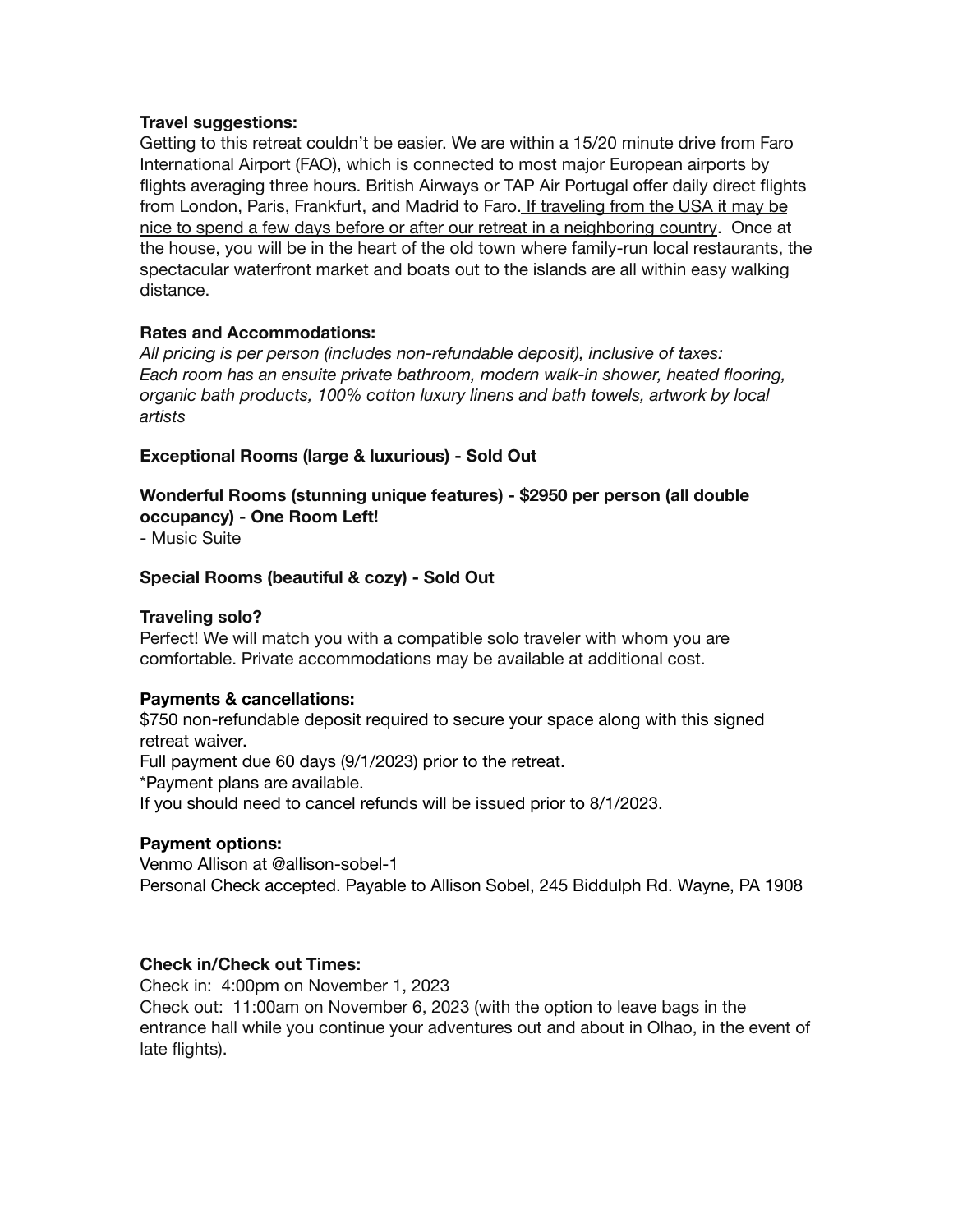### **Health:**

Upon registering for this Portugal Retreat you ensure that you have no physical or medical conditions that would adversely affect your ability to stay at this retreat and to take part in the yoga program or other physical or cultural activities offered. Attending a retreat with Allison Sobel is at your own risk and as such we are not liable for any injuries incurred while on property.

## **Release and Waiver of Liability:**

| I, (print name          | , residing at             |
|-------------------------|---------------------------|
| (address)               | _, hereby acknowledge and |
| agree to the following: |                           |

I am participating in The Portugal Retreat by Allison Sobel ("host"), during which I will receive information and instruction concerning matters including yoga, health and general wellness and will participate in a number of activities, including the physical practice of yoga.

I am fully aware that yoga requires physical exertion and I will be responsible for recognizing my own physical limitations, which include but are not limited to, not engaging in any action that feels uncomfortable or painful in any way. I will practice yoga at a pace and effort level that feels safe and appropriate for my own physical condition. I understand that in addition to the physical nature of yoga, it may be mentally and/or emotionally strenuous, resulting in certain unforeseen injuries.

I have previously engaged in some form of yoga practice and understand the nature of activities and the risks involved in my participation. All activities prepared or promoted by the host will present varying degrees of risk that I take full responsibility to independently evaluate and assume. I will not participate in any activities I believe may cause me harm. I take full responsibility for all physical and mental injuries of any kind that I may suffer, including, without limitation, all muscle injuries, heart-related incidents, damage to physical or mental health, and death caused directly or indirectly by any information, instruction or activities conducted or promoted by host or any of their agents or representatives, whether or not resulting from the negligent actions or omissions of the foregoing parties. I fully agree to assume the risk of injury and further agree to release the host from any and all liability resulting from the actions of third parties.

I understand that it is my responsibility to consult with a physician prior to and regarding my participation in this Portugal Retreat. I understand that it is the host's policy that all individuals participating in a fitness retreat should consult a physician before participating. I represent and warrant, understanding that the hosts will act in reliance of such, that I am in good physical condition, am physically fit, and I have no medical conditions that would impair my ability, or endanger me in any way whatsoever, from participating in the Portugal Retreat and all other activities conducted by or promoted by the host, of which I will independently evaluate and assess on a continuing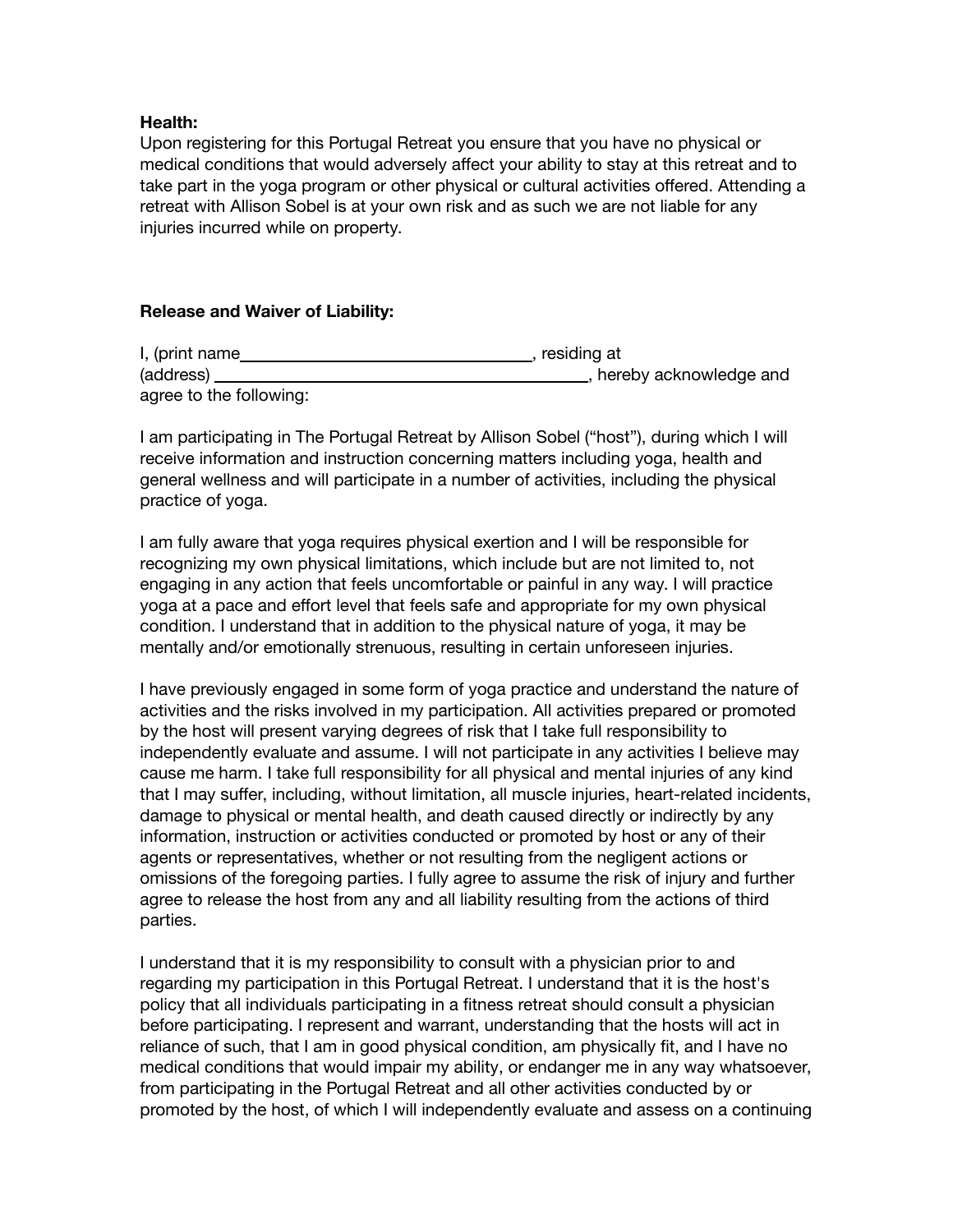#### basis.

I will not under any circumstances ingest, consume, or take into my body or on my person drugs or other illegal substances during the Portugal Retreat. It is understood that at points during the Portugal Retreat I may drink (an) alcoholic beverage(s) under my own discretion and will be fully responsible for my own actions. I take full responsibility for any loss, damage, or theft of any personal property brought to the Portugal Retreat, and acknowledge that under no circumstances, including any negligence, will the hosts, or any of their agents or representatives be responsible or liable for my personal property.

I agree to abide by the best practices suggested by the hosts while on the Portugal Retreat and specifically assume the risks inherent in yoga, bodywork, aesthetician services, and ingesting foods that I may not have been previously exposed to. My allergies, medical conditions, other physical conditions, and the like, if any, have been disclosed to the hosts and I assume the risks inherent in exposing myself to a new culture and destination.

I understand that the cost of the Portugal Retreat is non-refundable.

I acknowledge that I have had sufficient time and opportunity to thoroughly review the entirety of this Release and Waiver of Liability, understand its contents, and agree to the attestations I have made herein. I agree that this agreement will be governed by and interpreted in accordance with the laws of the State of Pennsylvania, United States of America. I agree that the invalidity or unenforceability of any provision of this Release and Waiver of Liability, or any portion thereof, shall not affect the validity or enforceability of the remainder of this agreement.

In view of the entirety of this Release and Waiver of Liability, I hereby agree that I, my assignees, heirs, successors, agents, guardians, and legal representatives will not make a claim against Allison Sobel, or their employees, agents, or representatives for any injuries, damages, or death, howsoever caused, that I may sustain in connection with my participation in the Portugal Retreat.

I further hereby forever release Allison Sobel, and their employees, agents, and representatives from all actions, demands, claims, and liability or any kind whatsoever that I, my assignees, heirs, successors, agents, guardians, and legal representatives now have or may hereafter have for any injury, damages, or death, howsoever caused, that I may sustain in connection with my participation in the Portugal Retreat.

The fulfillment of this agreement by either party is subjected to acts of God, war, government regulation, disaster, hurricane, flood, influential terrorist attacks, strikes, civil disorder, and curtailment of required transportation or other emergencies making it inadvisable, illegal or impossible to fulfill this agreement. It is provided that this agreement may be terminated for any one or more of such reasons by written notice from one party to the other, without liability.

By signing below, you declare that you have read and are in agreement of the policies of this trip.